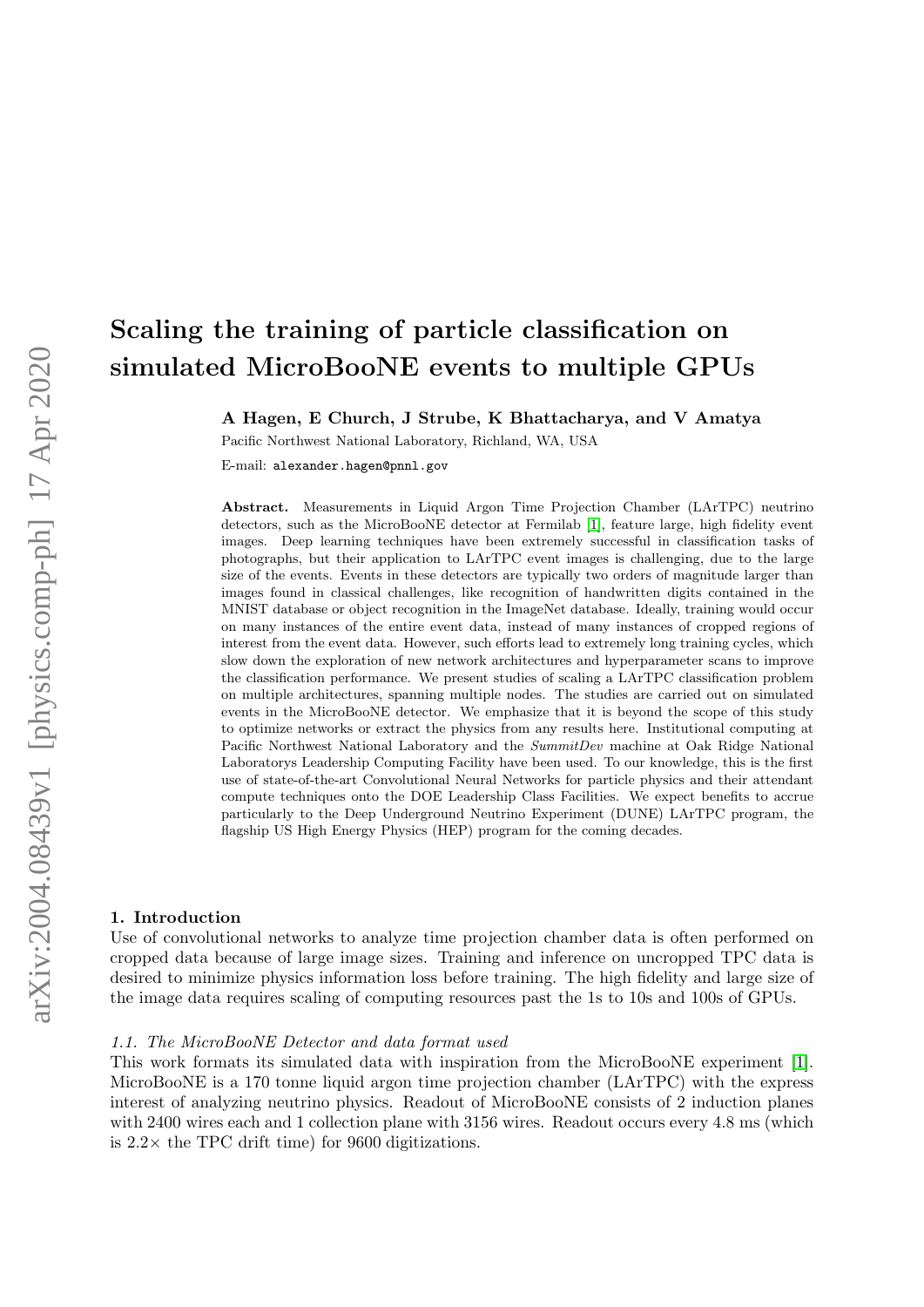<span id="page-1-1"></span>

Figure 1: Example of simulated single particle interactions for classification.

This work presents classification on simulated single particle events in a format similar to that of MicroBooNE<sup>[1](#page-1-0)</sup>. GEANT4 Monte Carlo particle transport code was used to simulate interactions with the wires in a LArTPC. The seed particles were single particles of type  $\mu^+$ ,  $e^+$ ,  $e^-$ ,  $K^+$ ,  $\pi^+$ , and  $\gamma$ . The interactions with the collection plane were then tallied across 3200 time ticks and padded with zeros to increase the time dimension to 3600. The collection plane dimension was also padded with zeros to reach size 3600. The final simulated data was a  $3600 \times 3600$  "image", with examples for each particle shown in Figure [1.](#page-1-1)

Previous work showed not only decreased training time for simple convolution networks on 2 to 14 GPUs (on PNNL's Institutional Computing), but improved performance, achieving lower losses with 14 GPUs versus with only 1 [\[2\]](#page-5-1). This work extends upon that scaling study, moving from 1 to 10s of GPUs to the 100s.

# 2. Methodology

A simplified convolutional neural network (CNN) model was developed for testing<sup>[2](#page-1-2)</sup>. As shown in figure [2,](#page-2-0) the network architecture used two subsequent blocks consisting of convolutional layers with kernel size 5, padding of 2, and exponential linear unit (ELU) activation; followed by max pool layers of pooling size 5. Then, two more subsequent blocks of convolutional layers with kernel size 4, padding of two, and ELU activation followed by max pooling layers of pool size 4. These four blocks have increasing numbers of convolutional filters with the scheme of 1, 10, 64, 128, 256. After these four blocks, a linear layer with 20736 inputs, 32 outputs and ELU activation was appended. A linear layer with 32 inputs, 5 outputs, and softmax activation, one output for each of the particle types  $(e^+$  and  $e^-$  were grouped together), finished the network. For a dense data representation, this network architecture was implemented using Torch's Conv2d and MaxPool2d layers and is hereafter called JishNet. For a sparse data representation, discussed further in section [2.2,](#page-3-0) this network used SparseConvNet's SubmanifoldConvolution and MaxPooling layers and is hereafter referred to as SCNet. It should be noted that the padding behavior of the convolutions in JishNet and SCNet differ subtly.

# 2.1. Resources

Many industrial applications of convolutional networks can apply 10s to 100s of GPUs to speed training and enable fast iteration in network design [\[3,](#page-5-2) [4\]](#page-5-3).

2.1.1. Hardware This work presents one of the first known instances of scaling a physics classificaton problem to this scale on Oak Ridge National Laboratory Leadership Computing

<span id="page-1-0"></span><sup>&</sup>lt;sup>1</sup> Permission from MicroBooNE collaboration was granted to focus on compute resources and performance studies

<span id="page-1-2"></span><sup>&</sup>lt;sup>2</sup> It is stressed that this model was generated to provide model results while focusing on studying the computatonal resources. The CNN itself could be improved in numerous ways, but that is past the scope of this work.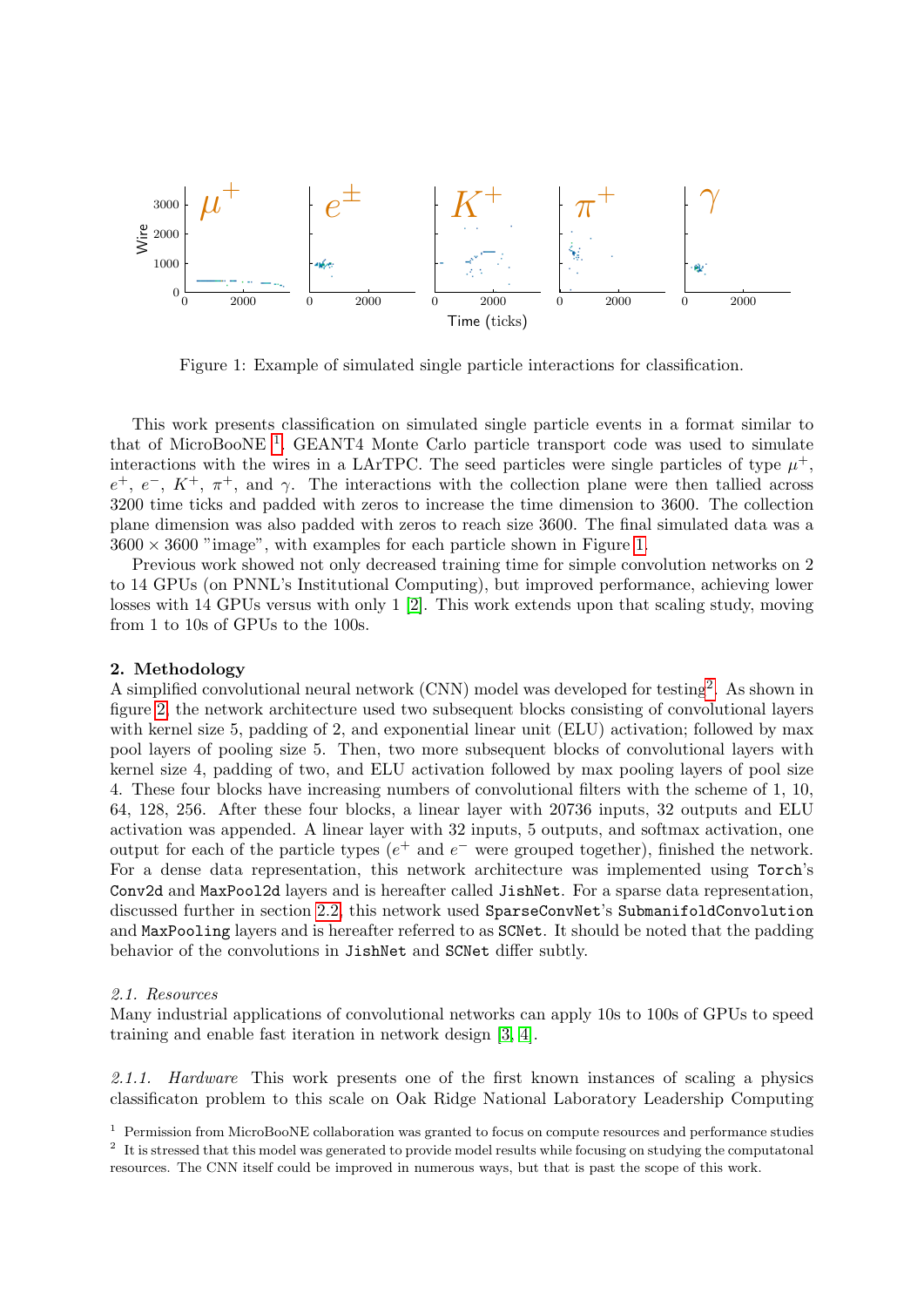<span id="page-2-0"></span>

Figure 2: Design of "JishNet" and "SCNet" convolutional networks used for all testing presented on this poster

Facility's SummitDev computer. SummitDev, which is a test stand for the eventual Summit computer, was used in this study. The  $SummitDev$  machine boasts 50 nodes, each with 2 22core IBM Power8NVL CPUs and 4 NVIDIA P100 GPUs. The interconnections between nodes are Mellanox EDR 100G InifiBand; interconnections between GPU to host node are NVLink. It should also be noted that there is a 4 hour time limit to all SummitDev jobs.

2.1.2. Software There is an embarassment of options for the development of neural networks and data parallel training of these neural networks. While previous scaling studies used Pacific Northwest National Laboratory's MaTEx [\[2,](#page-5-1) [5\]](#page-5-4) code for data parallel training, this work was based on the use of Torch [\[6\]](#page-5-5) for neural network definition and training, and Horovod [\[4\]](#page-5-3) for data parallelization.

Due to the large size of images and their large number, compression was needed to store the dense representation of the images in memory when loading<sup>[3](#page-2-1)</sup>. Compression using Blosc [\[7\]](#page-5-6) when loading images from file into CPU memory. At training time, a minibatch of these images were uncompressed from memory and transferred to GPU memory. Due to the large size of each datum, only 7 images alongsize the JishNet model could fit into a single NVIDIA P100's memory. Thus, all training was performed with a minibatch size of 7. After training of a single minibatch on all GPUs allocated for each training instance, Horovod's allreduce function was used to transfer and allocate all gradients to the head node. This has the effect of generating a batch size of  $7 \times N_{GPU}$ . The loss and accuracy local to each GPU was written to disk before this allreduce operation.

The use of many GPUs significantly affects the training dynamics of the CNN in this training example. A prolonged study was performed examining the training dynamics of this task using stochastic gradient descent (SGD) optimizer and warmup and scaling suggested in Goyal [\[8\]](#page-5-7). The SGD optimization study ultimately underperformed, so other options were explored. Distributed Adam optimization was tested and ultimately successful; thereafter, all results used Adam optimization [\[9\]](#page-5-8). The training dynamics were highly sensitive to parameters of Adam optimizer, final parameters were  $lr = 0.001$ ,  $\beta = [0.9, 0.999]$ ,  $\epsilon = 1 \times 10^{-8}$ , and  $decay = 0.01$ . Figures [3a](#page-3-1) and [4a](#page-4-0) illustrate expected training behavior and verify the use of the Adam optimizer.

<span id="page-2-1"></span><sup>&</sup>lt;sup>3</sup> No compression was needed to store the sparse representation of these events.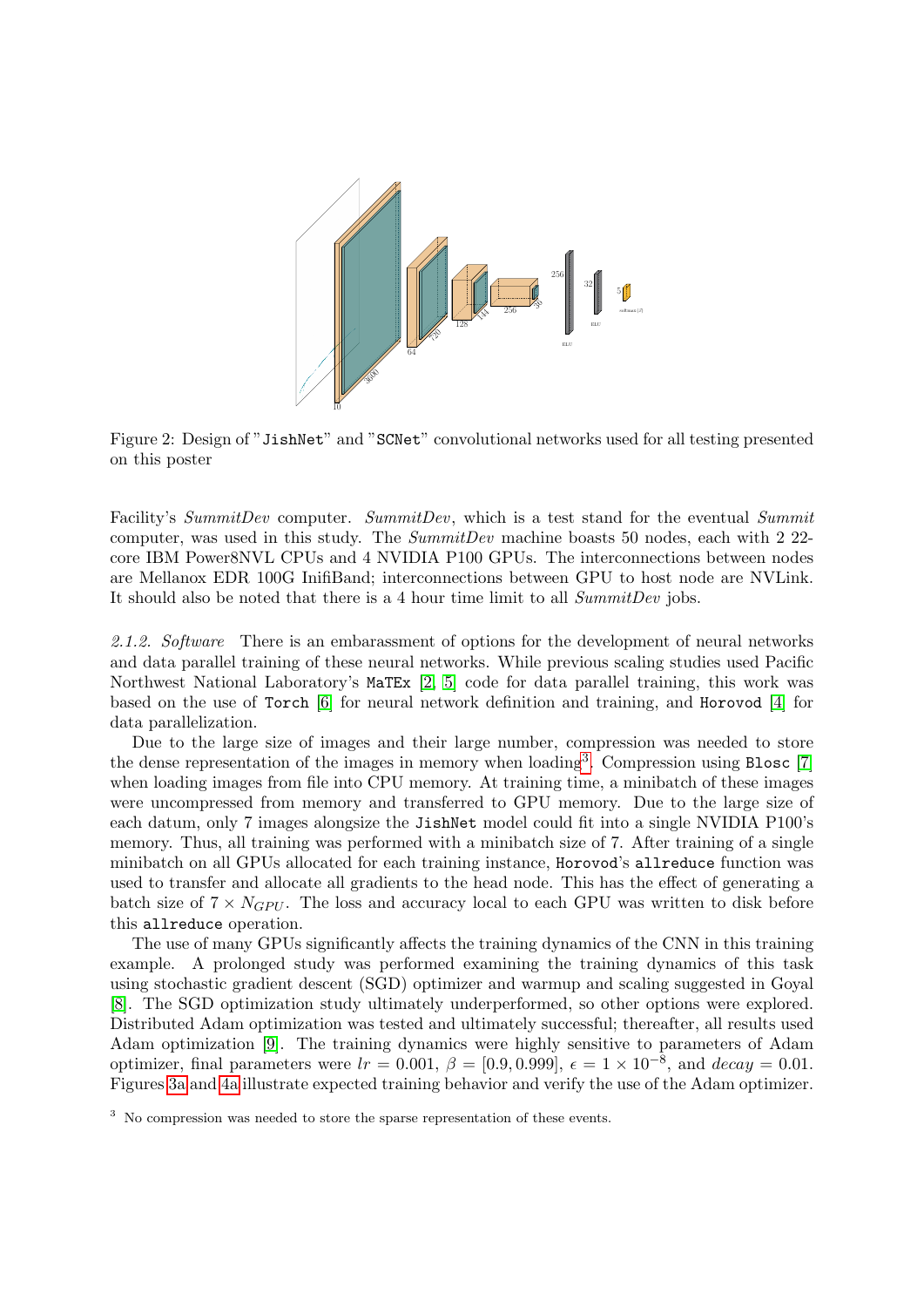<span id="page-3-1"></span>

(a) Training dynamics of JishNet using increasing number of GPUs on SummitDev.



(b) Speedup of training JishNet with increasing number of GPUs on SummitDev.

Figure 3: Results from training the dense convolutional network JishNet using various numbers of GPUs on SummitDev.

### <span id="page-3-0"></span>2.2. Sparse

Most of the data passed to the dense convolutional network is zeros, as no events happen in large parts of the TPC. Sparse convolutional networks are a more efficient network architecture for LArTPC event classificaton. After conversion from a dense format to a sparse data format, training using SubmanifoldConvolution layers from Facebook's SparseConvNet [\[10\]](#page-5-9) codebase and the modified CNN SCNet was performed.

# 3. Results

Results show increasing the number of GPUs for both dense (JishNet) and sparse (SCNet) CNNs was successful in decreasing the training time on large images in large datasets.

## 3.1. Dense

Scaling to multiple GPUs shows an approximately linear speedup with respect to the number of GPUs, as shown in Figure [3b.](#page-3-1) Figure [3a](#page-3-1) shows the loss versus training wall time with increasing GPUs. With more GPUs, a lower loss can be achieved in the allotted 4 hours, and the time to a loss (TTL) of 1.2 decreases with the number of GPUs used (shown in inset).

In Figure [3a,](#page-3-1) there is a marked difference in the time at which the first loss was reported with different number of GPUs. This time, the data loading time (DLT), is affected by how many images must be loaded into CPU before beginning training. Each training example was performed on 15,000 images, so each CPU had to load and compress  $15,000/N_{GPU}$  into memory. Optimization of this compression routine is left for future work. It is hypothesized that the TTL speedup is sublinear  $(\propto N_{GPU}^{0.7})$  because of this DLT effect.

#### 3.2. Sparse

SCNet shows interesting behavior during training compared to JishNet. Figure [4b](#page-4-0) again shows an approximately linear speedup when trained on increasing numbers of GPUs, however the highest speed is  $\sim 2.5$  epochs/min, which is 60 % faster than SCNet. However, the TTL, shown in Figures [4a](#page-4-0) is  $4 \times$  lower than that in Figure [3a.](#page-3-1)

Figure [4a](#page-4-0) shows comparable loss to JishNet after the full training set, however there are several interesting characteristics. Compared to Figure [3a,](#page-3-1) there is very little evident DLT in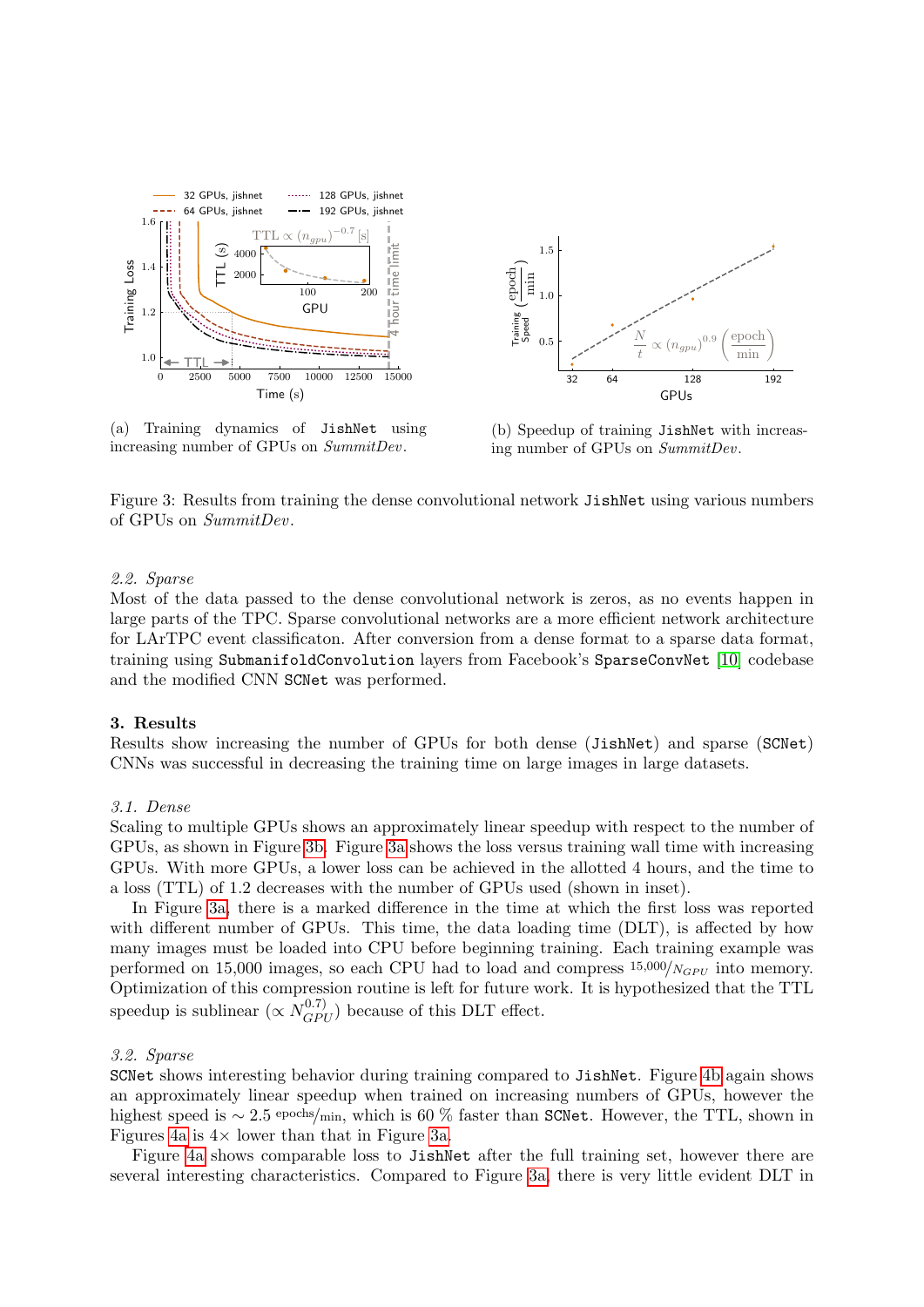<span id="page-4-0"></span>

(a) Training dynamics of SCNet using increasing number of GPUs on SummitDev.



(b) Speedup of training SCNet with increasing number of GPUs on SummitDev.

Figure 4: Results from training the sparse convolutional network SCNet using various numbers of GPUs on SummitDev.

<span id="page-4-1"></span>Table 1: Confusion matrices from training of JishNet and SCNet with 128 GPUs for 4 hours.

(a) Confusion matrix for JishNet trained with 15000 images for 4 hours on 128 GPUs.

(b) Confusion matrix for SCNet trained with 15000 images for 4 hours on 128 GPUs.

|      |           | Predicted |         |         |         |         |
|------|-----------|-----------|---------|---------|---------|---------|
|      |           | $\sim$    | $e\pm$  | $\mu +$ | $\pi +$ |         |
|      | $\sim$    | 66.7%     | 33.0%   | $0.0\%$ | $0.0\%$ | $0.3\%$ |
|      | е±        | 1.6%      | 98.0%   | $0.0\%$ | $0.4\%$ | $0.0\%$ |
| True | $\mu +$   | $0.0\%$   | $0.1\%$ | 98.9%   | $0.0\%$ | $1.0\%$ |
|      | $\pi$ +   | $1.6\%$   | 1.7%    | 1.3%    | 37.5%   | 57.8%   |
|      | $K_{\pm}$ | $0.6\%$   | $0.1\%$ | $2.1\%$ | 26.3%   | 71.0%   |

Figure [4a.](#page-4-0) Despite this, the TTL speedup is only  $\propto N_{GPU}^{0.6}$ .

It should be noted that the 7 image GPU memory limitation did not apply for SCNet, due to the small size of each datum, yet we kept the minibatch size at 7, nevertheless. This study did not explore varying the minibatch size (and in extension batch size), but the researchers hypothesize that increased speedup could be realized using more optimal batch sizes during training of SCNet.

## 4. Discussion and Conclusions

Training both dense and sparse convolutional networks on 10s to 100s of GPUs proved successful in this study. The wall time to a training loss decreased linearly with increased amounts of GPU resources, and allowed training on large images for physics related classificatoin studies. The final accuracy metrics for both of these networks are shown in Tables [1a](#page-4-1) and [1b.](#page-4-1) The final validation accuracy for JishNet was  $78.8\% \pm 3.8\%$ , and for SCNet was  $76.8\% \pm 3.3\%$ . Particle labeling confusion is observed among species for which physics intuition suggests it is not unexpected. This study also elucidated several other important aspects related to training CNNs with large image sizes. These aspects included the sensitivity of training to the optimizer parameters and seeming inappropriateness of suggestions in the literature for training with SGD. We also uncovered the importance of minibatch size and tradeoff between GPU memory resources and optimal training dynamics.